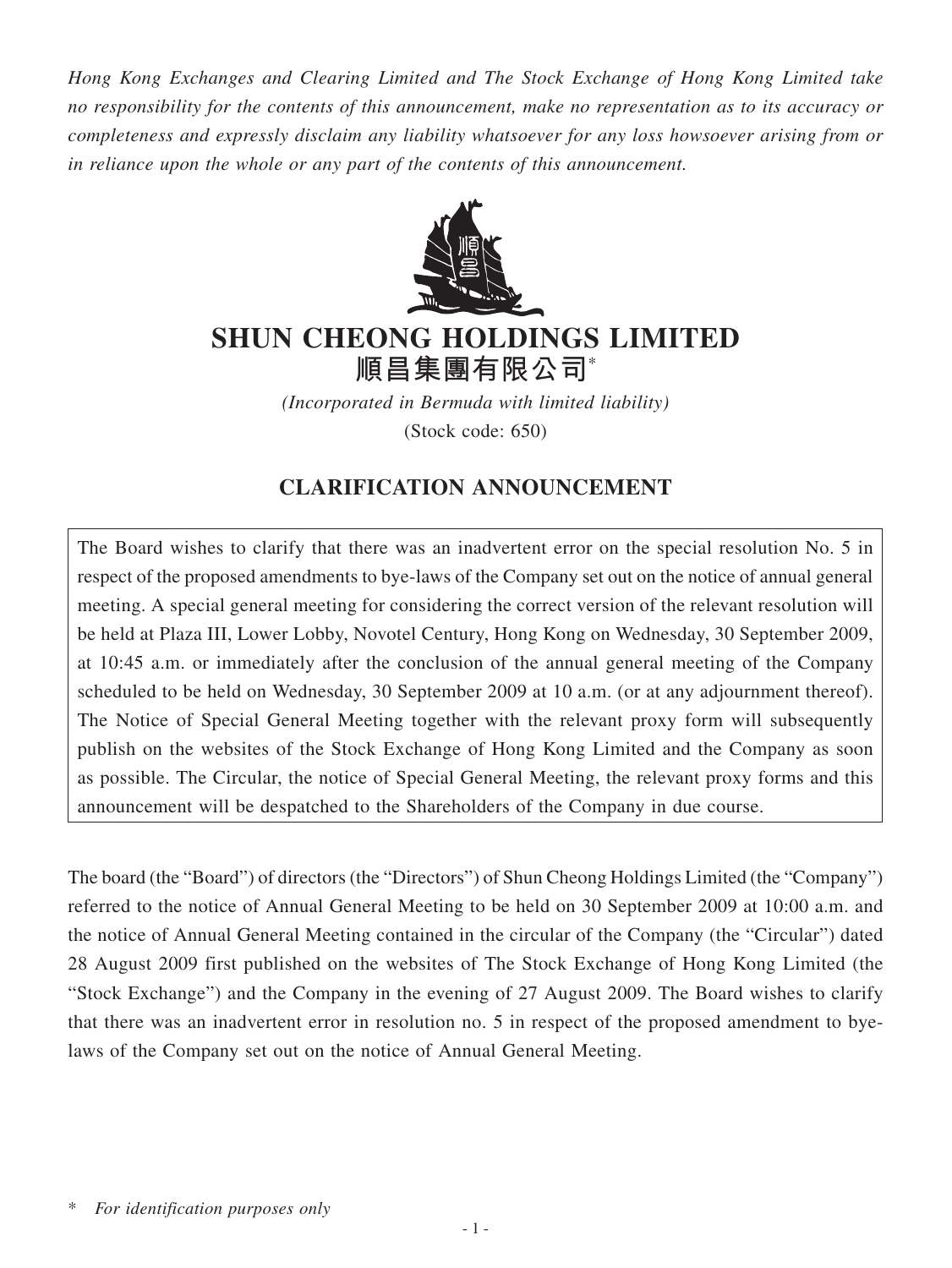The correct wording of the amendment to the Bye-Laws set out as below:

"To consider as special business and, if thought fit, pass the following resolution as a Special Resolution of the Company:

"**THAT**, the Bye-Laws of the Company be and are hereby amended in the following manner:

## **(a) Bye-Law 1(A)**

By inserting the following paragraph immediately after the definition of "the Board":

""business day" shall mean a day on which The Stock Exchange of Hong Kong Limited generally is open for the business of dealing in securities in Hong Kong. For the avoidance of doubt, where The Stock Exchange of Hong Kong Limited is closed for the business in Hong Kong on a business day by reason of a Number 8 or higher typhoon signal, black rainstorm warning or other similar event, such day shall for the purposes of these Bye-Laws be counted as a business day."

# **(b) Bye-Law 1(C)**

By deleting existing Bye-Law  $1(C)$  in its entirety and replacing it with the following:

"(C) A resolution shall be a Special Resolution when it has been passed by a majority of not less than three-fourths of the votes cast by such members as, being entitled so to do, vote in person or, in the cases of members which are corporations, by their respective duly authorised representatives or, where proxies and attorneys are allowed, by proxy or by attorney at a general meeting of which notice has been given in accordance with Bye-Law 63 specifying (without prejudice to the power contained in these presents to amend the same) the intention to propose the resolution as a Special Resolution.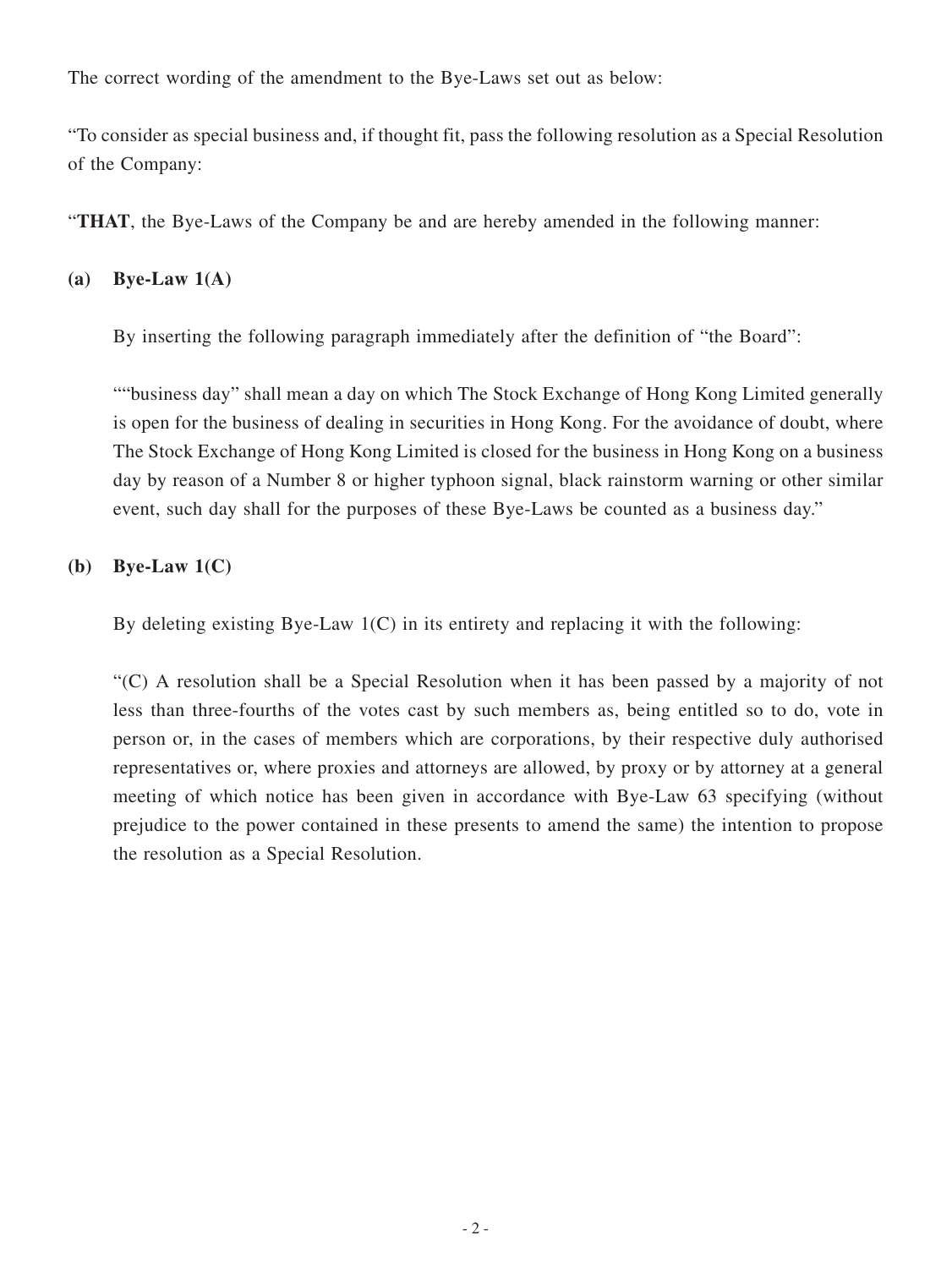#### **(c) Bye-Law 1(D)**

By deleting existing Bye-Law 1(D) in its entirety and replacing it with the following:

"(D) A resolution shall be an Ordinary Resolution when it has been passed by a simple majority of the votes cast by such members as, being entitled so to do, vote in person or, in the case of any member being a corporation, by its duly authorised representative or, where proxies and attorneys are allowed, by proxy or by attorney at a general meeting held in accordance with these presents and of which notice has been given in accordance with Bye-Law 63.

#### **(d) Bye-Law 63**

By deleting existing Bye-Law 63 in its entirety and replacing it with the following:

"63. An annual general meeting shall be called by not less than twenty-one (21) clear days' notice in writing or not less than twenty (20) clear business days' notice in writing (whichever is longer) and any special general meeting at which the passing of a special resolution is to be considered shall be called by not less than twenty-one (21) clear days' notice in writing or not less than ten (10) clear business days' notice in writing (whichever is longer). All other special general meetings may be called by notice of not less than fourteen (14) clear days notice in writing and not less than ten (10) clear business days notice in writing (whichever is longer). The notice shall be exclusive of the day on which it is served or deemed to be served and of the day for which it is given, and shall specify the place, the day and the hour of meeting and, in case of special business, the general nature of that business, and shall be given, in the manner hereinafter mentioned or in such other manner, if any, as may be prescribed by the Company in general meeting, to such persons as are, under these Bye-Laws, entitled to receive such notices from the Company, provided that, subject to the provisions of the Companies Act, a meeting of the Company shall notwithstanding that it is called by shorter notice than that specified in this Bye-Law be deemed to have been duly called if it is so agreed:–

- (i) in the case of a meeting called as the annual general meeting, by all the members entitled to attend and vote thereat; and
- (ii) in the case of any other meeting, by a majority in number of the members having a right to attend and vote at the meeting, being a majority together holding not less than ninety-five per cent. in nominal value of the shares giving that right."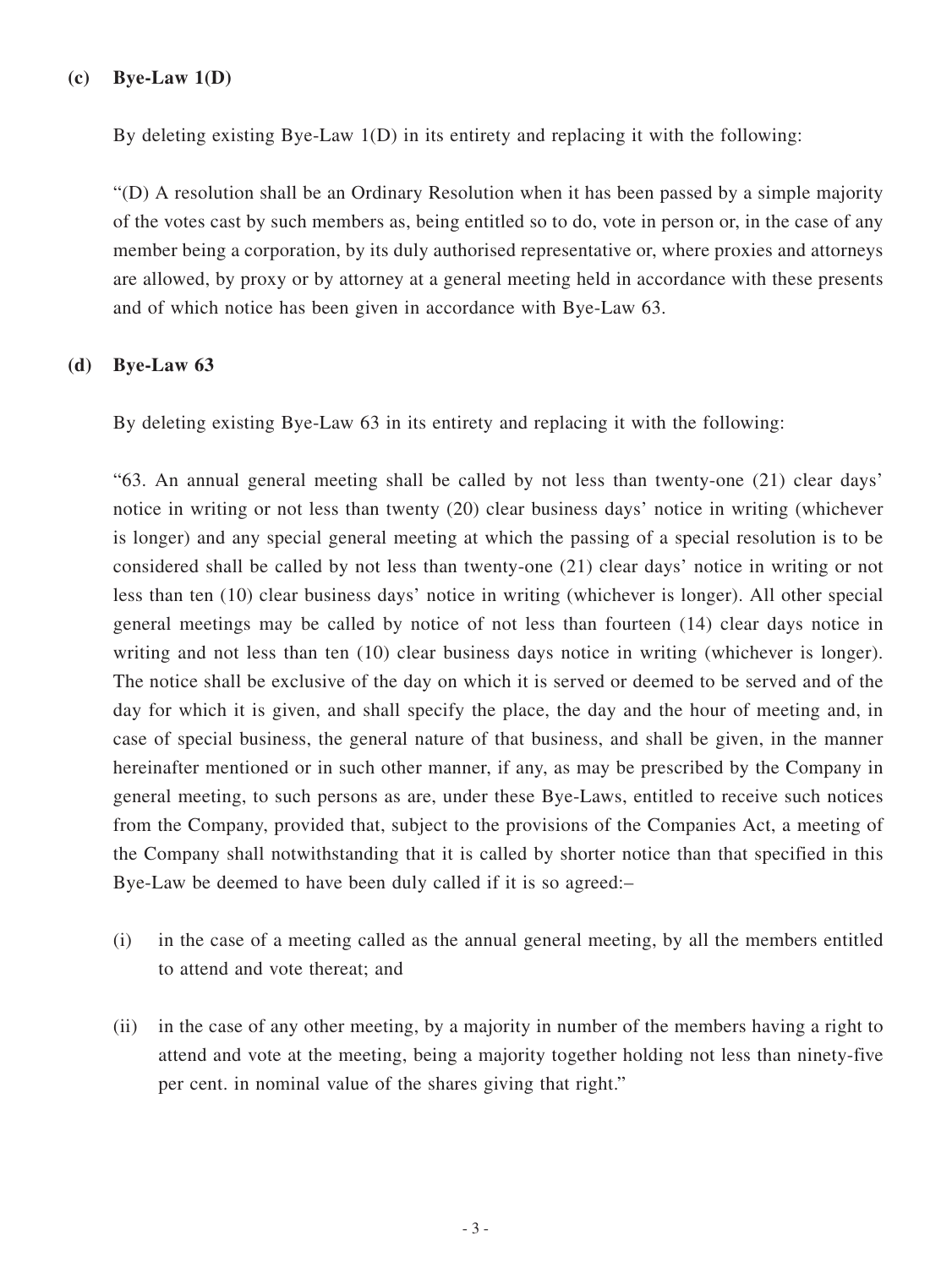#### **(e) Bye-Law 70**

By deleting existing Bye-Law 70 in its entirety and replacing it with the following:

"70. At any general meeting a resolution put to the vote of the meeting shall be decided by way of poll."

### **(f) Bye-Law 71**

By deleting existing Bye-Law 71 in its entirety and replacing it with the following:

"71. The results of the poll shall be deemed to be the resolution of the meeting. The Company shall only be required to disclose the voting figures on a poll if such disclosure is required by the rules of The Stock Exchange of Hong Kong Limited."

### **(g) Bye-Law 72**

By deleting existing Bye-Law 72 in its entirety and replacing it with the following:

"72. Intentionally deleted."

#### **(h) Bye-Law 73**

By deleting existing Bye-Law 73 in its entirety and replacing it with the following:

"73. In the case of an equality of votes, the Chairman of such meeting shall be entitled to a second or casting vote. In case of any dispute as to the admission or rejection of any vote the Chairman shall determine the same, and such determination shall be final and conclusive."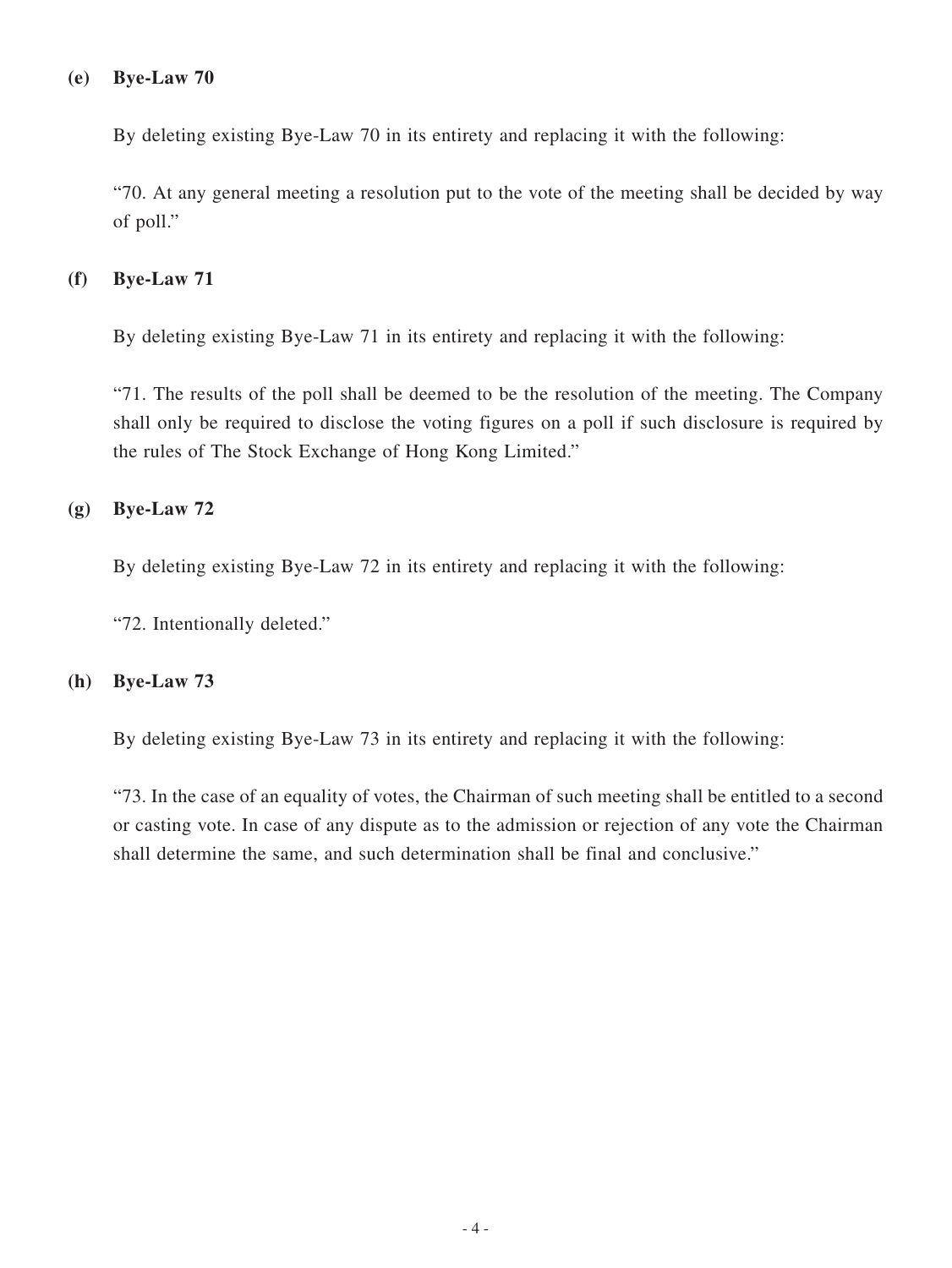### **(i) Bye-Law 74**

By deleting existing Bye-Law 74 in its entirety and replacing it with the following:

"74. Intentionally deleted."

#### **(j) Bye-Law 76**

By deleting existing Bye-Law 76 in its entirety and replacing it with the following:

"76. Subject to any special rights, privileges or restrictions as to voting for the time being attached to any class or classes of shares, at any general meeting on a poll every member who is present in person (or, in the case of a member being a corporation, by its duly authorised representative) or by proxy, shall have one vote for every share of which he is the holder which is fully paid up or credited as fully paid up (but so that no amount paid up or credited as paid up on a share in advance of calls or instalments shall be treated for the purposes of this Bye-Law as paid up on the share). On a poll a member entitled to more than one vote need not use all his votes or cast all the votes he uses in the same way."

### **(k) Bye-Law 79**

By deleting existing Bye-Law 79 in its entirety and replacing it with the following:

"79. A member of unsound mind or in respect of whom an order has been made by any court having jurisdiction in lunacy may vote on a poll, by his committee, receiver, curator bonis or other person in the nature of a committee, receiver or curator bonis appointed by that court, and any such committee, receiver, curator bonis or other person may on a poll vote by proxy. Evidence to the satisfaction of the Board of the authority of the person claiming to exercise the right to vote shall be delivered to such place or one of such places (if any) as is specified in accordance with these Bye-Laws for the deposit of instruments of proxy or, if no place is specified, at the Registration Office.""